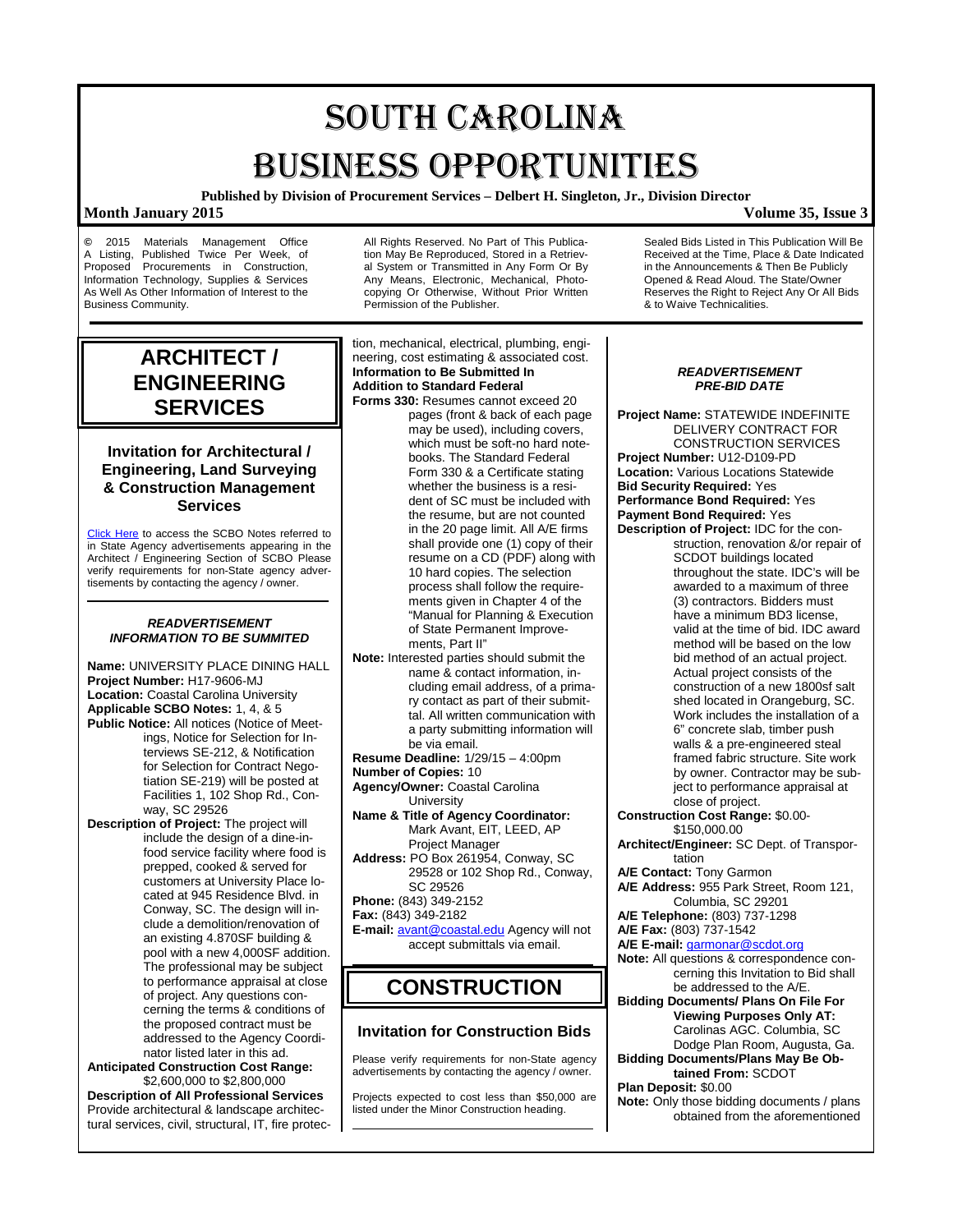sources are official. Bidders rely on copies of bidding documents / plans obtained from any other source at their own risk. **Pre-Bid Conf.:** Yes Non-Mandatory **Pre-Bid Date/Time:** 1/15/15 – 10:00am **Place:** Orangeburg District Engineering Office, 1830 Charleston Rd., Orangeburg, SC 29115 **Agency/Owner:** SCDOT **Name & Title of Agency Coordinator:** Procurement Officer, Tony Garmon **Address:** 955 Park Street, Room 121, Columbia, SC 29201 **Telephone:** (803) 737-1298 **Fax:** (803) 737-1542 **E-mail:** [garmonar@scdot.org](mailto:garmonar@scdot.org) **Bid Closing Date/Time:** 2/3/15 – 2:00pm **Place:** 955 Park Street, Room 110, Columbia, SC 29201 **Hand Deliver / Mail Bids To:** Tony Garmon 955 Park Street, Room 121, Columbia, SC 29201

### **FREE STANDING ANIMAL SHELTER BUILDING**

The County of Chesterfield will be accepting proposals for a Free Standing Animal Shelter Building. Bids will be accepted until 12:00 noon, January 30, 2015.There will be a required Pre-Bid meeting January 16, 2015 at 12:00 noon located in the Chesterfield County Courthouse Multi-Purpose room. Submissions should be clearly marked "Animal Shelter Building" & submitted to Michelle Stanley, Finance Director, County Council Office, Chesterfield County Courthouse, 200 West Main Street, Chesterfield, SC 29709. Please call Mike Orr, Building Codes Director at (843) 623-9615 Monday through Friday 8:30am to 5:00pm or email **morr@shtc.net** for a bid packet

### **2015 CITY OF COLUMBIA STREET REHABILITATION PROJECT**

**The City Of Columbia Is Requesting** bids from qualified Contractors for the following "2015 City of Columbia Street Rehabilitation Project"

**Information Can Be Viewed** using the City of Columbia's Bid Online System at [https://bidonline.columbia.sc.gov](https://bidonline.columbia.sc.gov/) Bid 031-14-15

**Bid Deadline**: February 3, 2015 at 2:00pm

**A Pre-Bid Meeting Is Scheduled For** January 20, 2015, 2:00pm, at the City of Columbia's Purchasing department, 1136 Washington St., 4th Floor, Columbia, SC 29201.

**All Questions Must Be** submitted to Bid Online by January 23, 2015 at 2:00pm.

### **DEMOLISH 6 STRUCTURES IN THE CITY OF SPARTANBURG**

Proposal No. 1415-01-27-15

### **The City Of Spartanburg Is Requesting** proposals to demolish 6 structures in the City of Spartanburg located at the following:

- 1. 491 Brawley St,
- 2. 605 South Center St,
- 3. 290 Oakland Ave,
- 4. 336 Ridgewood Ave,
- 5. 499 Greenlea St &
- 6. 505 Greenlea St,

**The City Of Spartanburg, Hereby**, notifies all proposers that it will affirmatively ensure that all disadvantaged & women's business enterprises will be afforded full opportunity to submit proposals in response to this invitation & will not be discriminated against on the grounds of gender, race, color, or national origin in consideration for an award.

**The City Of Spartanburg Reserves** the right to reject any or all proposals or to waive any informality in the qualifications process. Proposals may be held by the City of Spartanburg for a period not to exceed sixty (60) days from the date of the opening of Proposals for the purpose of reviewing the Proposals & investigating the qualifications of prospective parties, prior to awarding of the Contract. The vendor that is awarded the proposal will be required to obtain a City of Spartanburg Business License.

If you can't complete this work within 45 days of assignment do not bid on this project.

You must submit two copies of this bid.

**Pre-Bid**: Tuesday, January 20, 2015, 9:00am, starting at 491 Brawley St & continuing with 605 South Center St, 290 Oakland Ave, 336 Ridgewood Ave, 499 Greenlea St, 505 Greenlea St,

**Sealed Bids Due** Tuesday, January 27, 2015, no later than 3:00pm. Proposals must be submitted to Carl Wright, Procurement & Property Manager, City Hall 145 W. Broad Street, at which time they will be publicly opened & read aloud in the Training Room.

**Technical Question Regarding The Scope** of services should be directed to Lynn Coggins, Construction Project Administrator, & City of Spartanburg at (864) 596- 2914.

**Proposals Can Be** hand delivered or mailed to the following address:

### **January 12, 2014 2 Volume 35, Issue 2**

City of Spartanburg PO Box 5107 145 W. Broad Street Spartanburg, SC. 29304 Attn: Procurement and Property Division

**For Further Information** & complete Proposal Package, please contact the Procurement & Property office at (864) 596- 2049. Complete proposal package also available a[t www.cityofspartanburg.org](http://www.cityofspartanburg.org/) by following the links for Invitations for bids

### **REMOVAL OF ASBESTOS MATERIALS**

PROPOSAL NO. 1415-01-27-01

**The City Of Spartanburg Is Requesting** proposals to remove asbestos materials at two houses in Spartanburg SC. 336 Ridgewood Ave, 605 South Center St.

**The City Of Spartanburg, Hereby**, notifies all proposers that it will affirmatively ensure that all disadvantaged & women's business enterprises will be afforded full opportunity to submit proposals in response to this invitation & will not be discriminated against on the grounds of gender, race, color, or national origin in consideration for an award.

**The City Of Spartanburg Reserves** the right to reject any or all proposals or to waive any informality in the qualifications process. Proposals may be held by the City of Spartanburg for a period not to exceed sixty (60) days from the date of the opening of Proposals for the purpose of reviewing the Proposals & investigating the qualifications of prospective parties, prior to awarding of the Contract. The vendor that is awarded the proposal will be required to obtain a City of Spartanburg Business License.

**Technical Question Regarding The Scope** of services should be directed to Lynn Coggins, Construction Project Administrator; City of Spartanburg at (864) 596- 2914.

**If You Can't Complete This Work** within 30 days of assignment do not bid on this project.

**Please Summit** two (2) copies of your sealed proposals:

**A Pre Bid Tour Will Be** Tuesday, January 20, 2015 9:00am at in this order 491 Brawley St., 605 South Center St.,290 Oakland Ave.,336 Ridgewood Ave.,499 Greenlea St.,505 Greenlea St.

Only two of these houses will need abatement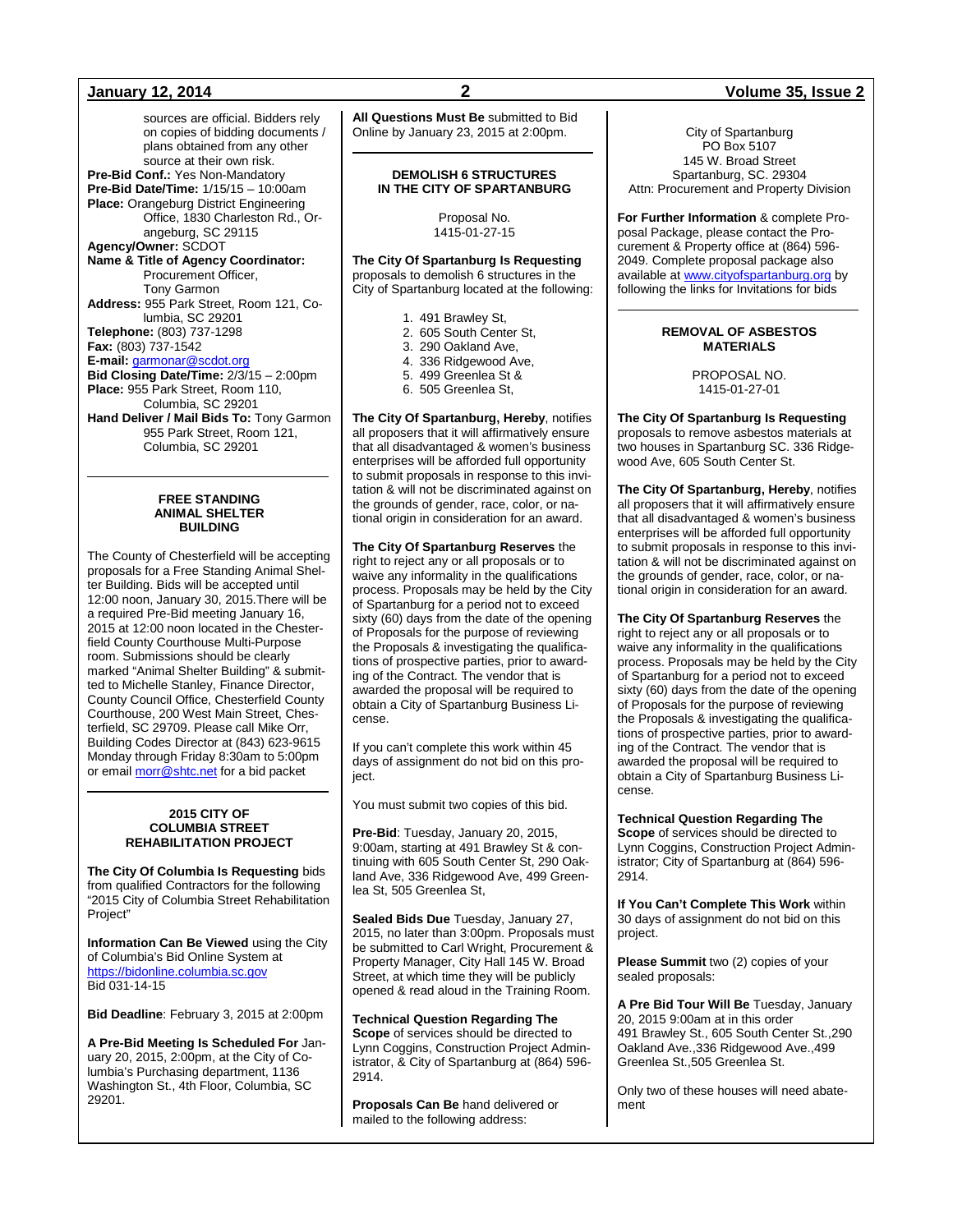**Furthermore, Be Prepared** to gain entry into boarded structures & have sufficient lighting to make an assessment.

**Sealed Proposals Shall Be Submitted** to Carl Wright, Procurement & Property Manager, on or before Tuesday, January 27, 2015 no later than 3:00pm, City Hall, 145 W. Broad Street, at which time they will be publicly opened & read aloud in the Training Room, same location.

### **Proposals Can Be Hand Delivered Or Mailed** to the following address:

City of Spartanburg P.O. Box 5107 145 W. Broad Street Spartanburg, SC. 29304

Attn: Procurement & Property Division

**For Further Information & Complete** Proposal Package, please contact the Procurement & Property office at (864) 596- 2049. Complete proposal package also available at [www.cityofspartanburg.org](http://www.cityofspartanburg.org/) by following the links for Invitations for bids

**Project Name:** EAST RAILROAD STREET EMERGECY REPARIS **Project Number:** 012915 **Location:** Oconee County **Bid Security Required:** No **Performance Bond Required:** No

**Payment Bond Required:** No **Description of Project:** Alt #1 - Mobilization, Traffic Control, Removal & Disposal of Existing Asphalt Pavement, Full Depth Asphalt Patch (6" Uniform), Aggregate CR14 or Alt #2, Mobilization, Traffic Control, Removal & Disposal of Existing Asphalt Pavement, Full Depth Asphalt Patch (6" Uniform), Aggregate CR-14, Aggregate # 789, Perforated Pipe(6"), & Geotextile Fabric for Underdrain. Contractor may be subject to performance appraisal at close of

project. **Architect/Engineer:** CoTransCo, LLC **A/E Address:** 2123 Old Spartanburg Road,

Suite 334, Greer, SC 29650 **A/E Telephone:** (864) 483-4370 **Note:** All questions & correspondence concerning this Invitation to Bid shall be addressed to the A/E.

### **Plans May Be Obtained From:** Terry A.

Bragg via email[, tabragg@charter.net](mailto:tabragg@charter.net) **Plan Deposit:** Actual printing Price paid to TPM

**Note:** Only those bidding documents / plans obtained from the aforementioned sources are official. Bidders rely on copies of bidding documents / plans obtained from any other source at their own risk.

**Agency/Owner:** City of Seneca

**Name & Title of Agency Coordinator:** Terry A. Bragg, Director of Operations, CoTransCo, LLC **Address:** 2123 Old Spartanburg Road, Suite 334, Greer, SC 29650 **Telephone:** (864)483-4370 (Plan rooms are requested to contact Terry A. Bragg at [tabragg@charter.net](mailto:tabragg@charter.net) for bidders list & verification of other contract information) **Bid Closing Date/Time:** 2/5/15 – 2:00pm **Place:** Lowery Building, 221 East North First Street, Seneca, SC 29678, Conference Room 1

### **MARION SQUARE HARDSCAPE PROJECT**

### SOLICITATION NO. 15-B003R

The City of Charleston is accepting Bids for Marion Square Hardscape Project. There will be a Non-Mandatory Pre-Bid Meeting: 10:00am on January 21, 2015 at 823 Meeting Street, Conference Room A.

The City will receive bids until January 29, 2015 @ 12:00pm at 145 King Street, Suite 104, Charleston, SC 29401. The solicitation may be obtained by submitting a request to: Robin B. Robinson, by fax (843) 720-3872, or by going to our website: [www.charleston-sc.gov](http://www.charleston-sc.gov/) , Bidline

### **INTERIOR RENOVATION OF CITY OFFICES**

### CP1417 INVITATION FOR CONSTRUCTION BIDS

**The City Of Charleston Department Of Parks** is soliciting bids from interested general contractors for CP1417: Interior Renovation of City Offices at 75 Calhoun Street.

**The Project Consists Of** installing new carpet & ceiling tiles throughout the building's fourth floor, painting, complete renovation of existing gang toilets, limited electrical & plumbing improvements, & miscellaneous other interior work. The budget range is \$350,000 to \$700,000. A bid bond & full payment & performance bonds will be required.

**Bid Documents Will Be Available** online on or after January 20 at A & E Digital Printing, Inc. (anedigital.com).

**A Mandatory Pre-Bid Meeting** will be held on site at 11:00am on January 22, beginning in the main conference room adjacent to the central lobby of the building's top floor.

**Bids Will Be Due On** February 11, 2015, at 2:00pm. Interested parties please contact

### **January 12, 2014 3 Volume 35, Issue 2**

Bill Turner, Project Manager, at (843) 720- 3910, o[r Turnerb@charleston-sc.gov](mailto:Turnerb@charleston-sc.gov)

**Description:** CONSTRUCTION MANAGER AT RISK SERVICES FOR NEW BELLS ELEMENTARY SCHOOL (PK-5) **Solicitation Number:** BG-1215-14 **Delivery Point:** Walterboro, SC

**Submit Offer By:** 1/22/15 – 10:00am

**Purchasing Agency:** Colleton County School District, 213 N. Jefferies Blvd., Walterboro, SC 29488

**Buyer:** Kenny Blakeney (843) 782-4523 [kblakeney@colletonsd.org](mailto:kblakeney@colletonsd.org)

**Direct Inquiries / Bid Reauest To:** Kenny **Blakeney** (843) 782-4523 [kblaken](mailto:kblakeney@colletonsd.org)[ey@colletonsd.org](mailto:kblakeney@colletonsd.org) Send questions no later than January 15,

2015 @ 2:00pm **Download Solicitation From:** <http://colletonsd.org/> Go to

Departments,Go to Finance, Go to Procurement

### **Project Name:** MARRINGTON MIDDLE **SCHOOL**

**Project Number:** 1345.00 **Location:** Goose Creek, SC **Bid Security Required:** No **Performance Bond Required:** Yes **Payment Bond Required:** Yes **Description of Project:** The project is a

renovation of the existing school in the art, band & chorus rooms & a 15,250 SF addition to include an auditorium, stage, dance room, theater room & ancillary spaces. The addition will be constructed using tilt up concrete walls & metal decking on steel joists. Work will include selective demolition, CMU walls, architectural woodwork, EIFS, air barriers, metal wall panels, bituminous roofing, firestopping, sealants, expansion covers, doors & frames, storefront, mirrors, gypsum walls & ceilings, hard tile, acoustical ceilings, wood floors, VCT, dance flooring, carpet tile, architectural panels, sound absorbing panels, painting, visual display, signage, toilet accessories, toilet partitions, FEC, wood shelving, metal canopies, projection screen, curtains, blinds, instrument storage, fixed seating, fire protection, plumbing, HVAC, electrical, fire alarm, site work, utilities, termite control, liquefaction mitigation, paving, grasses and plants. There are seven alternates associated with the project. Contractor may be subject to performance appraisal at close of project.

**Construction Cost Range:** \$4,750,000.00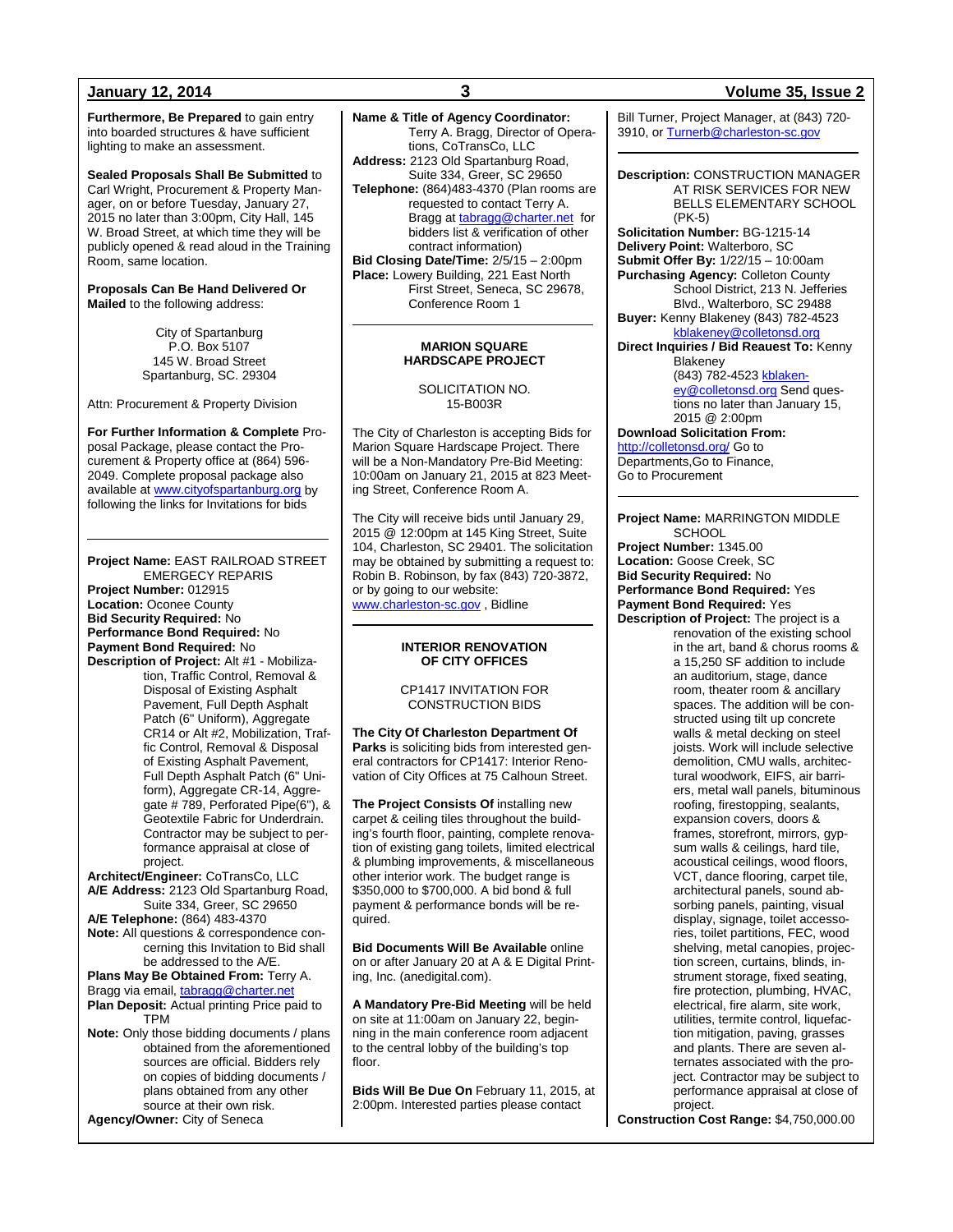**Architect/Engineer:** Thompson Turner Construction (Stubbs Muldrow Herin Architects) **A/E Contact:** Tom Morey **A/E Address:** 100 N. Main St. Sumter, SC 29150 **A/E Telephone:** (803) 773-8005 **A/E Fax:** (803) 938-8619 A/E E-mail: [ttcbids@thompsonind.com](mailto:ttcbids@thompsonind.com) **Note:** All questions & correspondence concerning this Invitation to Bid shall be addressed to the A/E. **Plans On File At:** ISQFT **Plans May Be Obtained From:** [ttcbids@thompsonind.com](mailto:ttcbids@thompsonind.com) **Plan Deposit:** N/A **Note:** Only those bidding documents / plans obtained from the aforementioned sources are official. Bidders rely on copies of bidding documents / plans obtained from any other **Agency/Owner:** Berkeley County School **District Name & Title of Agency Coordinator:** Crystal Queen **Address:** 229 East Main St. Moncks Corner, SC 29461 **Telephone:** (843) 899-8392 **E-mail:** [QueenC@bcsdschools.net](mailto:QueenC@bcsdschools.net) **Bid Closing Date/Time:** 2/5/15 – 2:00pm **Place:** Thompson Turner Construction Office **Hand Deliver / Mail Bids To:** Thompson Turner Construction, 100 N. Main St, Sumter, SC 29150 **Project Name:** CITY OF NORTH CHARLESTON/DORCHESTER COUNTY CTC FY 2015 RESURFACING PROJECT **Project Number:** NC-05-15 **Location:** Various Roadways within the City of North Charleston **Bid Security Required:** No **Performance Bond Required:** Yes **Payment Bond Required:** Yes **Description of Project:** Resurfacing of Patriot Boulevard, Enterprise Drive, Indigo Fields Boulevard, Governors Walk, Park Forest Parkway, LaChapelle Bend, Wild Indigo Bluff, King Indigo Court, Indigo Commons Way & Club Course Drive - the work shall in-

clude traffic control, milling, surface preparation, asphalt resurfacing, striping & associated appurtenances within the project limits for these roadways. Contractor may be subject to performance appraisal at close of project.

**Construction Cost Range:** Unknown **Architect/Engineer:** CIty of North Charleston

**A/E Contact:** Merry Barton

- **A/E Address:** 1021 Aragon Street North Charleston, SC 29405 **A/E Telephone:** (843) 745-1026
- **A/E Fax:** (843) 745-1099

**A/E E-mail:** [mbarton@northcharleston.org](mailto:mbarton@northcharleston.org) **Note:** All questions & correspondence concerning this Invitation to Bid shall be addressed to the A/E. **Plans May Be Obtained From:** [Click Here](http://www.northcharleston.org/Business/Do-Business-with-North-Charleston/Request-for-Qualifications.aspx) **Note:** Only those bidding documents / plans obtained from the aforementioned sources are official. Bidders rely on copies of bidding documents / plans obtained from any other source at their own risk. **Agency/Owner:** City of North Charleston **Name & Title of Agency Coordinator:** Denise Badillo **Address:** PO Box 190016, North Charleston, SC 29419-9016 **Telephone:** (843) 740-5899 **Fax:** (843) 822-1062 **E-mail:** [dbadillo@northcharleston.org](mailto:dbadillo@northcharleston.org) **Bid Closing Date/Time:** 2/12/15 – 2:30pm **Place:** North Charleston City Hall, 2500 City Hall Lane, 3<sup>rd</sup> Floor, Rhett Conference Room, North Charleston, SC 29406 **Hand Deliver Bids To:** City of North Charleston, Purchasing Department, 2500 City Hall Lane, North Charleston, SC 29406 **Mail Bids To:** City of North Charleston, Purchasing Department, PO Box 190016, North Charleston, SC 29419-9016 **Project Name:** USC AIKEN ECONOMICS DEPARTMENT RENOVATION

**Project Number:** H29-1344 **Location:** Aiken, SC **Bid Security Required:** Yes **Performance Bond Required:** Yes **Payment Bond Required:** Yes **Description of Project:** Interior renovations & improvements to the first floor lobby & the second floor office spaces. See drawings & project manual for more detailed information. Minority & small business participation is encouraged. Contractor may be subject to performance appraisal at close of project. **Construction Cost Range:** <125,000.00 **Architect/Engineer:** McMillan Pazdan Smith Architecture, LLC **A/E Contact:** Gable D. Stubbs **A/E Address:** 200 E. Broad Street, Suite 300, Greenville, SC 29601 **A/E Telephone:** (864)242-2033 **A/E Fax:** (864) 242-2034 **A/E E-mail:** [gstubbs@memillanpazdansmith.c](mailto:gstubbs@memillanpazdansmith.com) [om](mailto:gstubbs@memillanpazdansmith.com) **Note:** All questions & correspondence concerning this Invitation to Bid shall be addressed to the A/E. **Bidding Documents / Plans May Be Obtained From:**

[https://purchasing.sc.edu](https://purchasing.sc.edu/) **Note:** Only those bidding documents / plans obtained from the aforementioned sources are official. Bidders rely

### **January 12, 2014 4 Volume 35, Issue 2**

on copies of bidding documents / plans obtained from any other source at their own risk. **Pre-Bid Conf./Site Visit:** Yes Nonmandatory **Pre-Bid Date/Time:** 1/21/15 – 10:00am **Place:** USCA Supply & Maint. Bldg. 908, 471 University Pkwy., Aiken, SC **Agency/Owner:** University of SC

**Name & Title of Agency Coordinator:** Clarissa Clark

**Address:** 743 Greene Street, Columbia, SC 29208

**Telephone:** (803) 777-7162 **Fax:** (803) 777-7334

**E-mail:** [clarkcg@mailbox.sc.edu](mailto:clarkcg@mailbox.sc.edu)

**Bid Closing Date/Time:** 2/3/15 – 3:00pm

**Place:** 743 Greene Street, Columbia, SC 29208

**Hand Deliver / Mail Bids To:** 743 Greene Street, Columbia, SC 29208

**Project Name:** Lyman Mill Village Sewer Rehabilitation Project - Rebid **Project Number:** 040025.04 **Location:** Lyman, SC **Bid Security Required:** Yes **Performance Bond Required:** Yes **Payment Bond Required:** Yes **Description of Project:**

Project includes the installation of cured-in-placepipe (CIPP) lining for approximately 2140 linear feet of gravity sewer line, similar work for approximately 18 service laterals, & rehabilitation of approximately 23 existing manholes. The project also includes dig & replace of 3550 linear feet of gravity sewer line & associated services, & the installation of 2 new manholes. This project will be funded with federal funds through a Community Development Block Grant (CDBG) provided by the SC Department of Commerce & is subject to the special funding provisions included in the Contract. Contractor may be subject to performance appraisal at close of project.

**Construction Cost Range:** \$500,000- \$1,000,000

**Architect/Engineer:** Davis & Floyd, Inc.

**A/E Contact:** Danny Ware, PE **A/E Address:** 1319 Hwy 72 221 East,

Greenwood, SC 29649 **A/E Telephone:** (864) 229-5211

**A/E Fax:** (864) 229-7844

**A/E E-mail:** [dware@davisfloyd.com](mailto:dware@davisfloyd.com)

- **Note:** All questions & correspondence concerning this Invitation to Bid shall be addressed to the A/E.
- **Plans On File At:** Davis & Floyd, Inc. (Electronic format - no charge)
- **Plans May Be Obtained From: Electronic** copies of the contract documents may be obtained for no charge by emailing [Documents-](mailto:Documents-GWD@davisfloyd.com)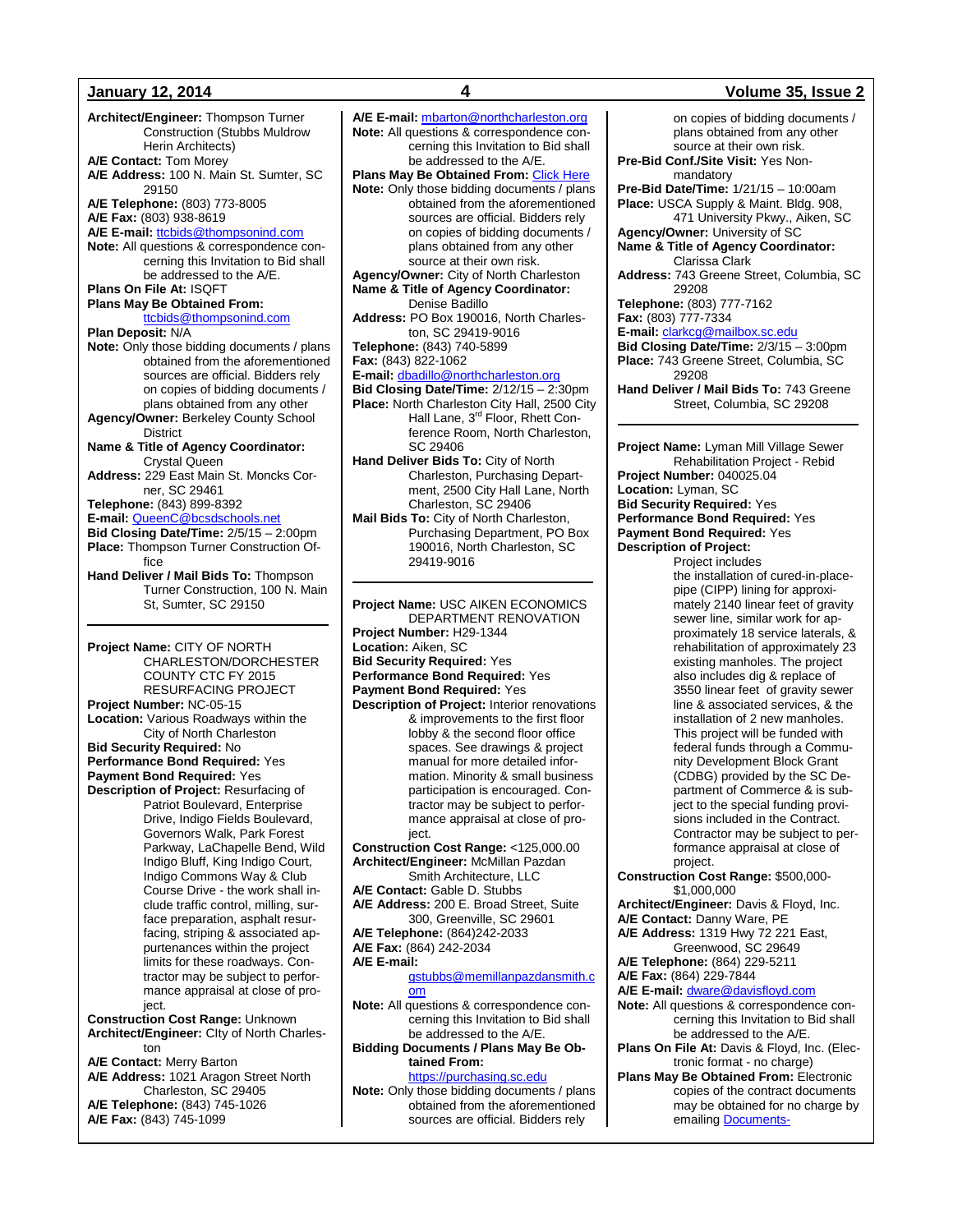[GWD@davisfloyd.com](mailto:Documents-GWD@davisfloyd.com) . Hard copies may be obtained by written request to Davis & Floyd, Inc., PO Drawer 428, Greenwood, SC 29648 Attn: Cheryl Adams **Plan Deposit:** \$150.00

**Note:** Only those bidding documents / plans obtained from the aforementioned sources are official. Bidders rely on copies of bidding documents /

plans obtained from any other source at their own risk. **Pre-Bid Date/Time:** 1/29/15 – 1:00pm **Place:** Town Hall, 81 Groce Road, Lyman,

SC 29365 **Agency/Owner:** Town of Lyman

- **Name & Title of Agency Coordinator:** Mr. Brian Smith, Wastewater Operations Manager
- **Address:** Department of Public Works, 160 Groce Road, Lyman, SC 29365 **Telephone:** (864) 439-0090

**Fax:** (864) 439-9050

**E-mail:** [bsmith@lymansc.gov](mailto:bsmith@lymansc.gov)

**Bid Closing Date/Time:** Thursday, February 12, 2015, 1:00pm **Place:** Town Hall, 81 Groce Road, Lyman,

SC 29365 **Hand Deliver / Mail Bids To:** Mr. Brian

Smith, Wastewater Operations Manager

## **CONSULTANT / PROFESSIONAL SERVICES**

### **Operation & Maintenance of Water & Wastewater Treatment & Distribution Systems**

The City of Columbia is requesting proposals from qualified vendors for the following "Efficiency Opportunities Related to the Operation & Maintenance of Water & Wastewater Treatment & Distribution Systems Public Private Partnership." Information can be viewed using the City of Columbia's Bid Online System at [https://bidonline.columbiasc.gov](https://bidonline.columbiasc.gov/) :

Bid No: ENGRFI002B-14-15 Questions Deadline: January 15, 2015,

5:00pm

Submittal Deadline: February 2, 2015, 11:00am

### **GROUND TRANSPORTATION & PARKING CONSULTANT SERVICES AT CHARLESTON INTERNATIONAL AIRPORT**

PROCUREMENT#: 2015-112-CHS

Written Statements for the above opportunity will be received in sealed envelopes by the Charleston County Aviation Authority at the offices of the Charleston County Aviation Authority, Charleston International Airport, 5500 International Boulevard, #101 (2nd Floor), Charleston, SC 29418, until 2:00pm, on Monday, February 16, 2015, at which time they will be publicly opened.

A Non-Mandatory Pre-Proposal Conference will be held in the offices of the Charleston County Aviation Authority, 5500 International Boulevard, #101 (2nd Floor), Charleston, SC 29418 at 10:00am on Monday, January 26, 2015.

For further information & complete proposal documents, please contact the Charleston County Aviation Authority at 767-7000 or download a complete package from the Authority's website at [www.chs-airport.com](http://www.chs-airport.com/)

### **EMPLOYEE & VOLUNTEER SCREENING SOLUTION**

The Beaufort County School District is soliciting Proposals from qualified firms in response to IFB #15-009 Employee & Volunteer Screening Solution(s). Proposals are due by 2:00pm on January 21, 2015.

Specifications of IFB #15-009 may be obtained electronically at

[http://www.beaufort.k12.sc.us](http://www.beaufort.k12.sc.us/) (click on "Community", "Bids & Awards") or by contacting Sandi Amsler, CPPB, Procurement Coordinator at (843) 322-2349 or via e-mail a[t sandi.amsler@beaufort.k12.sc.us](mailto:sandi.amsler@beaufort.k12.sc.us) .

Bids from Minority & Women Business Enterprises are strongly encouraged.

Affirmative Action Equal Opportunity Employer

## **EQUIPMENT**

**Description:** PURCHASE OF ONE (1) NEW CHARLESTON COUNTY PRISONER TRANSPORATION VAN

**Solicitation Number:** IFB No. 4936-15J **Due Date For Written Questions:**

1/15/15 – 2:00pm, Fax (843) 958-4758

[ajenkins@charlestoncounty.org](mailto:ajenkins@charlestoncounty.org) **Submit Offer By:** 1/27/15 – 3:00pm **Location:** Procurement Department 4045 Bridge View Drive, Suite B250,

North Charleston, SC 29405 **Download Solicitation From:** [www.charlestoncounty.org](http://www.charlestoncounty.org/)

**Description:** PURCHASE OF ONE (1) NEW CHARLESTON COUNTY PRISONER TRANSPORATION MINI-BUS **Solicitation Number:** IFB No. 4935-15J

**Due Date For Written Questions:**  $1/15/15 - 2:00$ pm,

### **January 12, 2014 5 Volume 35, Issue 2**

Fax (843) 958-4758 [ajenkins@charlestoncounty.org](mailto:ajenkins@charlestoncounty.org) **Submit Offer By:** 1/27/15 – 3:00pm **Location:** Procurement Department 4045 Bridge View Drive, Suite B250, North Charleston, SC 29405 **Download Solicitation From:** [www.charlestoncounty.org](http://www.charlestoncounty.org/)

### **PURCHASE OF NEW CONCESSIONS FOOD TRUCK**

REQUEST FOR PROPOSAL 2015-018

Charleston County Park & Recreation Commission (CCPRC) is requesting proposals from qualified Vendors for the purchase & delivery of New Concessions Food Truck.

Proposal must be submitted in accordance with the terms of the Request for Proposal (RFP) & to be received no later than Tuesday, February 10, 2015 2:00pm, at the CCPRC Headquarters, 861 Riverland Drive Charleston, SC 29412.

To receive a copy of the RFP, please visit CCPRC's website a[t www.ccprc.com/bids](http://www.ccprc.com/bids)

### **TRUCK WEIGHT SCALES**

NOTICE OF BID 2274

York County is seeking sealed bids in the future from qualified firms for three (3) each new, unused truck weight scales.

A mandatory pre-bid meeting is scheduled for Wednesday, January 21, 2015 at 10:00am in the conference room of the Public Works Building, 220 Public Works Rd, York, SC 29745 to critique this project, discuss the general requirements, review the scope of work, ask questions, tour site locations, & establish a bid opening date.

Inquiries concerning this bid can be made as needed to Tim Walling, Landfill Supervisor, (803) 818-6475, email: [tim.walling@yorkcountygov.com](mailto:tim.walling@yorkcountygov.com)

This bid is listed on the York County Purchasing web site at [www.yorkcountygov.com/purchasing](http://www.yorkcountygov.com/purchasing)

### **BRUSH CHIPPER**

INVITATION TO BID The City of Aiken will accept bids for the purchase of a Brush Chipper for the Public Services Department until 10:00am Thursday, January 29, 2015, at the Public Services Department, 250 Dupont Drive, Aiken, SC at which time & place bids will be publicly opened.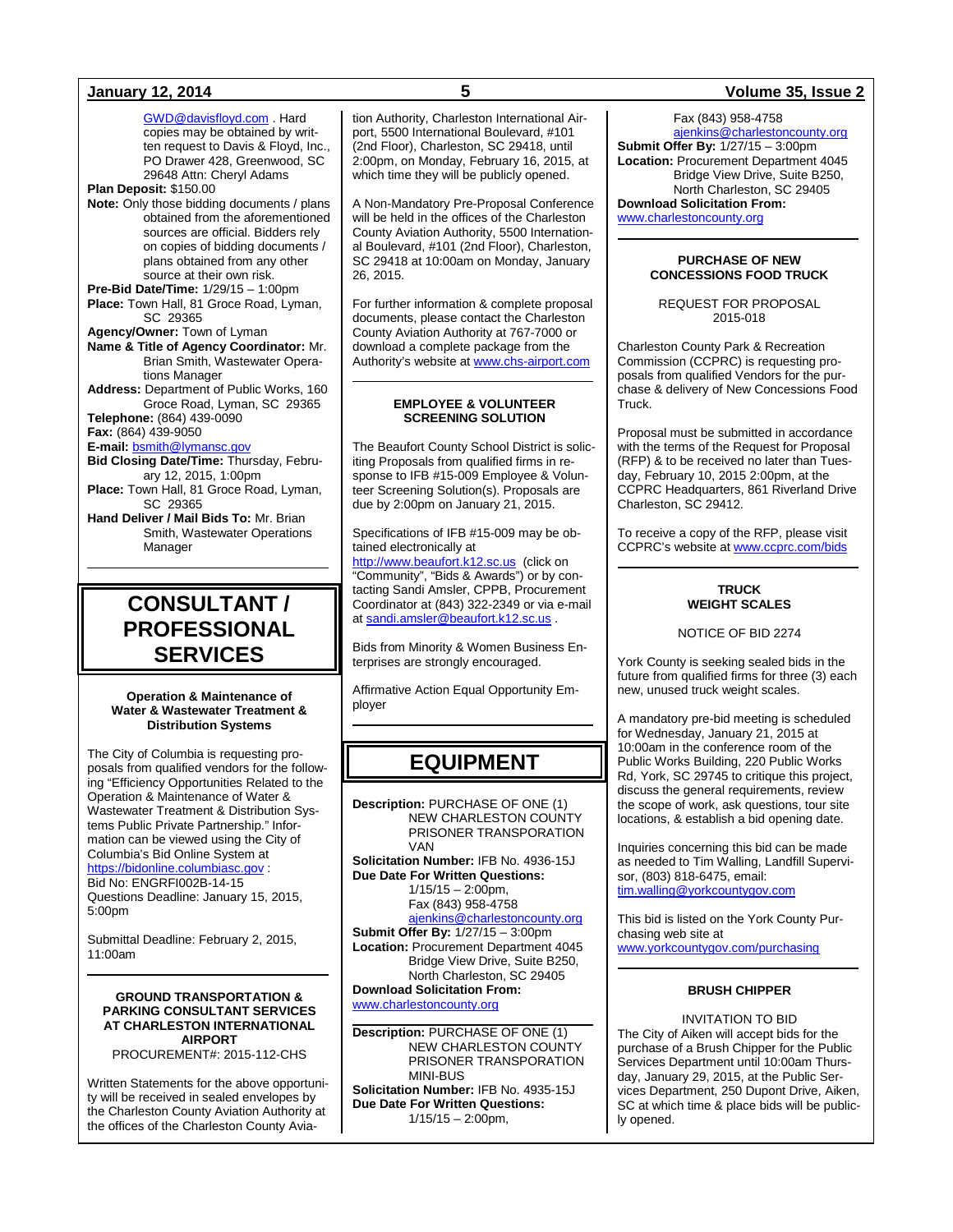For further information contact Stuart Bedenbaugh, in the City Manager's Office at (803) 642-7654. City of Aiken, SC

**Description:** TO SECURE 6 -11 BUS SHELTERS SEATING 3-4 PERSONS ADA ACCESSIBLE & GSA APPROVED WITH BENCH & BACKREST INCLUDED & ALL INSTALLATION HARDWARE. **Solicitation Number:** SWARTA 14/15-07 **Delivery Point:** Santee Wateree RTA, 129 S. Harvin Street, Sumter, SC 29150 **Submit Offer By:** 1/27/15 – 2:00pm **Purchasing Agency:** Santee Wateree RTA, 129 S. Harvin St., Sumter, SC 29150 **Buyer:** Patricia Drakeford, Compliance Officer, (803) 934-0396 ext. 103 [pdrakeford@swrta.com](mailto:pdrakeford@swrta.com)

**Description:** ONE (1) NEW TRAILER MOUNTED BOOM LIFT USED BY AN INDIVIDUAL WITH A MOBILITY IMPAIRMENT & REQUIRES THIS LIFT TO ACCESS EQUIPMENT ON ROOFTOPS. ACCEPTED

TRAILER-MOUNTED BOOM LIFT. VENDORS SHALL BE LICENSED GENIE LIFT DEALER &/OR MANUFACTURER'S REPRESENTATIVES **Solicitation Number:** CS586 **Submit Offer By:** 1/20/15 8:30am **Purchasing Agency:** SC Vocational Rehabilitation, 1410 Boston Ave., West Columbia, SC 29170 **Buyer:** Michael Cupp **Email:** [mcupp@scvrd.state.sc.us](mailto:mcupp@scvrd.state.sc.us)

MODEL: GENIE TZ-34/20

**Phone:** (803) 896-6521

**Description:** UTILITY VEHICLES FOR UNIVERSITY FACILITIES **Solicitation Number:** 57302462 **Delivery Point:** Clemson, SC **Submit Offer By:** 1/28/15 – 1:45pm **Purchasing Entity:** Clemson University, Procurement Services, Administrative Services Building, Silas N. Pearman Boulevard, Clemson, SC 29634 **Buyer:** Allison Patton, (864) 656-3677 or [apatton@clemson.edu](mailto:apatton@clemson.edu) **Download Solicitation From:**  [www.clemson.edu/cfo/procureme](http://www.clemson.edu/cfo/procurement/vendors) [nt/vendors](http://www.clemson.edu/cfo/procurement/vendors)

## **INFORMATION TECHNOLOGY**

REQUEST FOR PROPOSALS

**Bid Name:** GIS Migration & Support - RFP **Description:** Dorchester County is accepting request for proposals (RFP) for GIS data migration & system support to move our enterprise wide solutions in to ESRI 10.2x formats. This request is for a system consultation & support services only & does not include purchase of core hardware or software. It is the intention of this RFP to have a fully functioning 10.2\* or 10.3 "if appropriate", system in place within 180 days of start of contract.

**Bid Notice Number:** 2015-1808-7407-13 **Closing Date/Time:** Tuesday, February 3, 2015 at 4:00pm

**Place:** Dorchester County Purchasing Department 201 Johnston Street St. George, SC 29477

S.G. Stephens, Jr., CPPO, Procurement **Director** 

**Specifications/Bid Package:** Please go on-line t[o http://bids.dorchestercounty.net](http://bids.dorchestercounty.net/); complete the vendor registration process; confirm registration; log-in; & download the complete project package. **Vendor Registration**:

[http://bids.dorchestercounty.net](http://bids.dorchestercounty.net/) Commodity Code: 967-007 **E-Mail:** [sstephensjr@dorchestercounty.net](mailto:sstephensjr@dorchestercounty.net) **Project Contact**: David Garber, GIS Coordinator

**Deadline For Written Questions:** On the procurement website is 5:00pm, Tuesday, January 27, 2015

### **WIRELESS ACCESS POINT REPLACEMENT**

**Description:** ELEMENTARY SCHOOLS WIRELESS ACCESS POINT REPLACEMENT

**Solicitation (ITB) Number**: RHSD3-2015- 001FCC Form 470 Number: 138160001289756

**Response Delivery Address**: Rock Hill Schools District Office660 N. Anderson Road Post Office Drawer 10072 Rock Hill, SC 29730-3324

**ITBs Due/Opening Date/Time**: Friday February 6th, 2015, 2:00pm

### **Request ITB from**:

[2015Rockhill@District.us.com](mailto:2015Rockhill@District.us.com) Special Instructions: Vendor Must Reference the Solicitation Number &/or FCC Form 470 # to which they are seeking information for

**Description:** PROVIDE PROFESSIONAL SERVICES TO ASSIST THE UNIVERSITY TECHNOLOGY SERVICES (UTS) IN THE NEXT PHASE OF ITS ORACLE IDENTITY MANAGEMENT PROJECT

**Solicitation Number:** USC-FPB-2745-CJ **Delivery Point:** Columbia, SC **Submit Offer By:** 1/28/15 – 3:00pm

### **January 12, 2014 6 Volume 35, Issue 2**

**Purchasing Entity:** USC Purchasing, 6th Floor, 1600 Hampton St., Columbia, SC **Bid Request:** Download solicitation from

[http://purchasing.sc.edu](http://purchasing.sc.edu/) or call the USC bid line at (803) 777- 0255

**Buyer:** Charles Johnson

**Description:** AVIGILON SECURITY CAMERAS & INSTALLATION **Solicitation Number:** 011215-206-68402- 01/28/15 **Delivery Point:** Trident Technical college, N. Charleston, SC **Submit Offer By:** 1/28/15 – 2:00pm **Buyer:** Jeff O'Dell (843) 574-6205 jeff.o'dell@tridenttech.edu **Download Solicitation From:** [http://www.tridenttech.edu/about/](http://www.tridenttech.edu/about/departments/proc/index.htm) [departments/proc/index.htm](http://www.tridenttech.edu/about/departments/proc/index.htm) 

**Description:** On-Line Tutoring For The USC's Palmetto College **Solicitation Number:** USC-RFP-2680-MR **Delivery Point:** Columbia, SC **Submit Offer By:** 2/18/15 – 2:30pm **Purchasing Entity:** USC Purchasing, 6th Floor, 1600 Hampton St., Columbia, SC **Bid Request:** Download solicitation from [http://purchasing.sc.edu](http://purchasing.sc.edu/) or call the USC bid line at (803) 777-0255 **Buyer:** Michelle Robinson, (803) 777-5253 or [marobins@mailbox.sc.edu](mailto:marobins@mailbox.sc.edu)

**Description:** PROVIDE & SUPPORT ONLINE REGISTRATION SYSTEM FOR KERSHAW COUNTY SCHOOLS **Solicitation Number:** RFP 1415-005 **Delivery Point:** Camden, SC 29020 **Submit Offer By:** 1/28/15 – 2:00pm **Purchasing Agency:** Kershaw County School District, Administration Office, 2029 W. Dekalb St., Camden, SC 29020 **Direct Inquiries To Buyer:** Ed Estridge, (803) 432-8416, Ext. 1262[, Ed](mailto:Edwin.estridge@kcsdschools.net)[win.estridge@kcsdschools.net](mailto:Edwin.estridge@kcsdschools.net)

**Download Solicitation From: [Click here](http://www.kcsdschools.com/group_profile_view.aspx?id=b38ba7d7-4842-4655-bd34-00f92ccafa72)** 

## **MAINTENANCE / REPAIR**

### **PARKING LOT SEAL & STRIPING**

INVITATION FOR BIDS BID NO. 2015-003LW

The City of North Myrtle Beach requests sealed bids to furnish materials & labor to Seal & Stripe various parking lots throughout the City. Sealed bids are due no later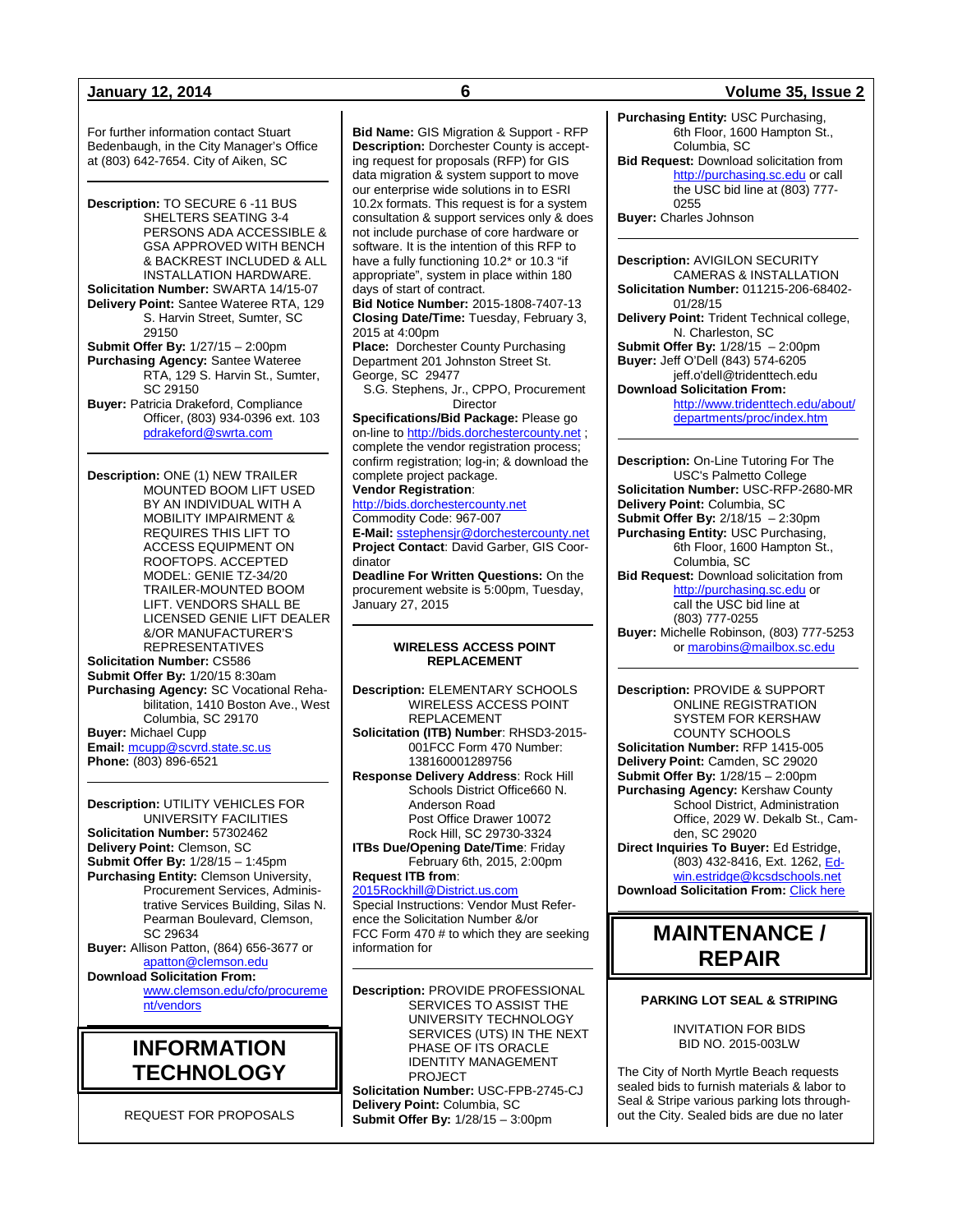than 2:00pm February 5th,2015 at the Support Services Building, 1120 2nd Ave South, North Myrtle Beach, SC.

The City of North Myrtle Beach reserves the right to waive informalities & to accept or reject any or all Bids, & to award the contract in its best interests. For bid documents or info, emai[l jlwilliford@nmb.us.](mailto:jlwilliford@nmb.us)

**Description:** CONCRETE REPAIR AT BLACK STREET PARKING DECK **Solicitation Number:** PUR590 **Delivery Point:** Rock Hill, SC **Pre-Bid Conf.:** Mandatory **Date/Time:** 1/20/15 – 2:00pm **Place:** The ground floor of the Black Street Parking Deck at 118 Black St, Rock Hill, SC. **Submit Offer By:** 2/15/15 – 10:00am **Purchasing Agency:** City of Rock Hill Operations Center Purchasing Office, 757 S. Anderson Rd., Building 103, Rock Hill, SC 29730 **Buyer:** Tom Stanford, Financial Analyst d at [tom.stanford@cityofrockhill.com](mailto:tom.stanford@cityofrockhill.com) or (803) 329-7070 **Download Solicitation From:** [www.cityofrockhill.com](http://www.cityofrockhill.com/)

**Description:** PROVIDE ALL LABOR, EQUIPMENT & MATERIALS NECESSARY TO PERFORM PREVENTIVE MAINTENANCE ON SUBSTATIONS A & B AT THE MEDICAL UNIVERSITY OF SOUTH CAROLINA **Solicitation Number:** IFB4917-1/20/15- 9482-I **Submit Offer By:** 1/20/15 – 2:00pm **Purchasing Agency:** Medical University of SC, 19 Hagood Ave., Ste. 408, Charleston, SC 29425 **Buyer:** Debra Cannon, Phone (843) 792-8965, E-mail [cannonda@musc.edu](mailto:cannonda@musc.edu) **Download Solicitation From:** [http://academicdepartments.musc](http://academicdepartments.musc.edu/vpfa/finance/purchasingap/solicit-awards/bids.htm) [.edu/vpfa/finance/purchasingap/s](http://academicdepartments.musc.edu/vpfa/finance/purchasingap/solicit-awards/bids.htm)

## **MINOR CONSTRUCTION**

[olicit-awards/bids.htm](http://academicdepartments.musc.edu/vpfa/finance/purchasingap/solicit-awards/bids.htm)

### **Invitation for Minor Construction Quotes**

SCBO Notes referred to in State Agency advertisements appearing in the Minor Construction Section of SCBO can be found at [Click Here.](http://www.mmo.sc.gov/PS/general/scbo/SCBO_Notes_060512.pdf) Please verify requirements for non-State agency advertisements by contacting the agency/owner.

**Project Name:** CENTRAL OFFICE – CERAMIC TILE FLOOR & BASEBOARD RESTORATION **Project Number:** J16-9863-FW-(U) **Location:** 3440 Harden Street, Columbia, SC 29203 **Applicable SCBO Notes:** 4 & 5 **Bid Security Required:** No **Performance Bond Required:** No **Payment Bond Required:** No **Description of Project:** Clean & restore ceramic tile in Central Office bathrooms in two phases. Phase I – Second floor. Phase II- First Floor. Contractor may be subject to performance appraisal at close of project. Contact Reed Marshall for site visit (803) 898-9712 **Construction Cost Range:** <12,000.00 **Architect/Engineer:** SCDDSN Engineering & Planning Division **A/E Contact:** Reed Marshall **A/E Address:** 3440 Harden Street Extension, Columbia, SC 29203 **A/E Telephone:** (803) 898-9712 **A/E Fax:** (803) 832-8188 **A/E E-mail:** [marshall@dds.sc.gov](mailto:marshall@dds.sc.gov) **Plans May Be Obtained From:** Jerra Kirchner, SCDDSN Engineering & Planning Division, 3440 Harden Street Extension, Columbia, SC 29203 **Plan Deposit:** \$25.00 **Agency/Owner:** SC Department of Disabilities & Special Needs **Name & Title of Agency Coordinator:** Reed Marshall SCDDSN Engineering & Planning Division **Address:** 3440 Harden Street Extension, Columbia, SC 29203 **Telephone:** (803) 898-9712 **Fax:** (803) 832-8188 **E-mail:** marshall@dds.sc.gov **IFQ Due Date/Time:** 1/16/15 – 2:00pm **Place:** SCDDSN, Central Office, Suite 112 **Hand Deliver / Mail IFQ To:** Reed Marshall SCDDSN Engineering & Planning Division,3440 Harden Street Extension, Columbia, SC 29203

## **SERVICES**

**Description:** PICKENS CO. ON CALL VEGETATION GRINDING **Solicitation Number:** 5400009008 **Submit Offer By:** 1/28/15 – 10:00am **Purchasing Agency:** SC Department of Transportation, 955 Park St., Columbia, SC 29201 **Buyer:** Janice Dixon **Email:** [dixonjy@scdot.org](mailto:dixonjy@scdot.org) **Phone:** (803) 737-1485 [http://webprod.cio.sc.gov/SCSolicitationWe](http://webprod.cio.sc.gov/SCSolicitationWeb/solicitationAttachment.do?solicitnumber=5400009008) [b/solicitationAttachment.do?solicitnumber=5](http://webprod.cio.sc.gov/SCSolicitationWeb/solicitationAttachment.do?solicitnumber=5400009008) [400009008](http://webprod.cio.sc.gov/SCSolicitationWeb/solicitationAttachment.do?solicitnumber=5400009008)

**Description:** D2 SCDOT ON CALL PIPE REPAIR

### **January 12, 2014 7 Volume 35, Issue 2**

**Solicitation Number:** 5400009045 **Submit Offer By:** 1/28/15 – 10:00am **Purchasing Agency:** SC Department of Transportation, 955 Park St., Columbia, SC 29201 **Buyer:** Janice Dixon **Email:** [dixonjy@scdot.org](mailto:dixonjy@scdot.org) **Phone:** (803) 737-1485 [http://webprod.cio.sc.gov/SCSolicitationWe](http://webprod.cio.sc.gov/SCSolicitationWeb/solicitationAttachment.do?solicitnumber=5400009045) [b/solicitationAttachment.do?solicitnumber=5](http://webprod.cio.sc.gov/SCSolicitationWeb/solicitationAttachment.do?solicitnumber=5400009045) [400009045](http://webprod.cio.sc.gov/SCSolicitationWeb/solicitationAttachment.do?solicitnumber=5400009045)

**Description:** BEVERAGE & SNACK VENDING SERVICES **Solicitation Number:** 5400008932 **Pre-Bid Conf.:** 1/28/15 – 11:00am **Location:** Florence-darlington Technical College Purchasing Office Rm. 5000 Building, Rm. 5212A 2715 West Lucas Street, Florence, SC 29501 **Submit Offer By:** 2/18/15 – 11:00am

**Purchasing Agency:** Materials Management Office, 1201 Main Street, Suite 600, Columbia, SC 29201 **Buyer:** Juaquana Brookins

**Email:** jbrookins@mmo.sc.gov **Phone:** (803) 737-4994

[http://webprod.cio.sc.gov/SCSolicitationWe](http://webprod.cio.sc.gov/SCSolicitationWeb/solicitationAttachment.do?solicitnumber=5400008932) [b/solicitationAttachment.do?solicitnumber=5](http://webprod.cio.sc.gov/SCSolicitationWeb/solicitationAttachment.do?solicitnumber=5400008932) [400008932](http://webprod.cio.sc.gov/SCSolicitationWeb/solicitationAttachment.do?solicitnumber=5400008932)

**Description:** GROUND

TRANSPORTATION SERVICES **Solicitation Number:** 5400009025 **Submit Offer By:** 1/29/15 – 2:00pm **Purchasing Agency:** SC Dept. of Public Safety, Procurement Office, 10311 Wilson Blvd., D-1, Blythewood, SC 29016 **Buyer:** Deloris Sweeper

**Email:** [delorissweeper@scdps.gov](mailto:delorissweeper@scdps.gov) **Phone:** (803) 896-7735

**Download Solicitation From:**

[http://webprod.cio.sc.gov/SCSolicitationWe](http://webprod.cio.sc.gov/SCSolicitationWeb/solicitationAttachment.do?solicitnumber=5400009025) [b/solicitationAttachment.do?solicitnumber=5](http://webprod.cio.sc.gov/SCSolicitationWeb/solicitationAttachment.do?solicitnumber=5400009025) [400009025](http://webprod.cio.sc.gov/SCSolicitationWeb/solicitationAttachment.do?solicitnumber=5400009025)

### **THERMAL DIE-CUT PASSES & TRANSFERS**

INVITATION FOR BIDS IFB NO. 2015-001

Bids from qualified firms will be received by the Charleston Area Regional Transportation Authority (CARTA), 36 John Street, Charleston, SC 29403, for Thermal Die-Cut Passes & Transfers.

Beginning at Noon on Friday, 01/09/15. Offerors may download copies of this IFB from CARTA's website under "Business Center / Procurement[" www.ridecarta.com](http://www.ridecarta.com/)

The deadline for Offerors to submit written questions for information &/or clarification is 3:00pm on Wednesday, 01/21/15. All writ-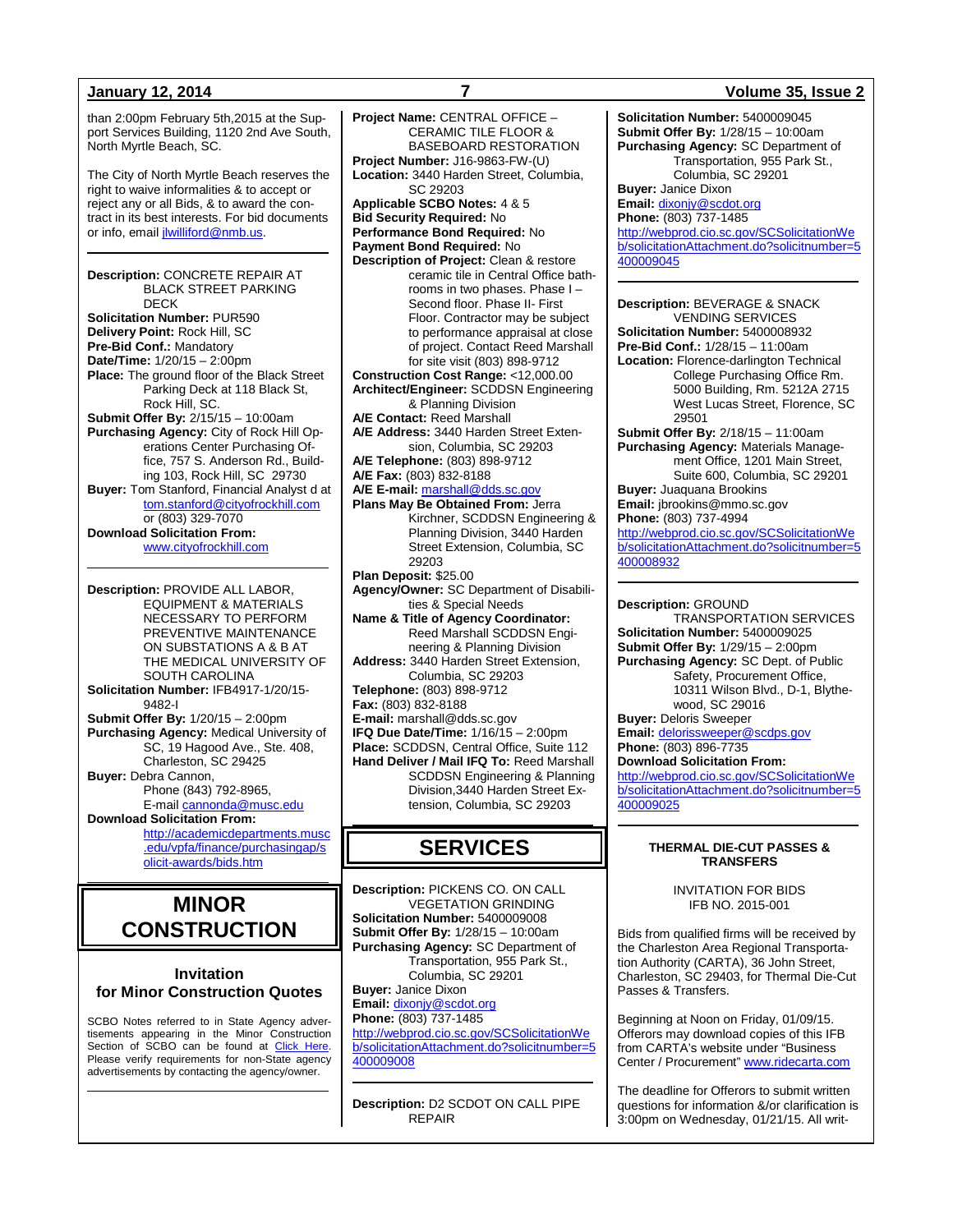ten questions received by this deadline will be answered in a written addendum, as well as posted o[n www.ridecarta.com](http://www.ridecarta.com/), no later than 3:00pm on Wednesday, 01/28/15.

Only original-signature submittals will be accepted. The deadline for receipt of all submittals is 3:00pm on Wednesday, 02/04/15, at which time respondents to this request will be publicly identified. No other information will be disclosed.

This solicitation does not commit CARTA to award a contract, to pay any cost incurred in the preparation of proposals submitted, or to procure or contract for the services. CARTA reserves the right to accept or reject, any, all, or any part of offers received as a result of this request, or to cancel in part or in its entirety this Invitation for Bids if it is in the best interests of the CARTA to do so.

### **CITY OF COLUMBIA MUNICIPAL COMPLEX PROGRAMMING SERVICES**

The City of Columbia is requesting proposals from qualified vendors for the following "City of Columbia Municipal Complex Programming Services." Information can be viewed using the City of Columbia's Bid Online System at

[https://bidonline.columbiasc.gov:](https://bidonline.columbiasc.gov/) Bid No: ENGRFP0006-14-15

Questions Deadline: January 15, 2015, 5:00pm

Submittal Deadline: January 26, 2015, 11:30am

### REQUEST FOR PROPOSALS

**Bid Name:** Voluntary Benefits Administration-RFP

**Description**: Dorchester County Government is soliciting proposals from various companies for the provision of outsourcing of voluntary benefit administration across the organization for its diverse benefitseligible employees. This will include consulting on plan design & vendors, communication of the program to employees, provision of an employee enrollment platform, employee enrollment support, a consolidated payroll deduction feed for all plans & coverage an employee may purchase through the successful bidder, & centralized bulk premium invoicing to Dorchester County Government.

**Bid Notice Number:** 2015-1762-2100-09 **Closing Date/Time**: Thursday, January 29, 2015 at 4:00pm

**Place:** Dorchester County Purchasing Department 201 Johnston Street St. George, SC 29477

S.G. Stephens, Jr., CPPO, Procurement Director

**Specifications/Bid Package**: Please go on-line t[o http://bids.dorchestercounty.net](http://bids.dorchestercounty.net/) complete the vendor registration process; confirm registration; log-in; & download the complete project package. Vendor Registration: [http://bids.dorchestercounty.net](http://bids.dorchestercounty.net/) Commodity Code 918-85 **E-Mail:** [sstephensjr@dorchestercounty.net](mailto:sstephensjr@dorchestercounty.net) **Project Contact**: Leonitta Turner, Human Resources Director **Deadline For Written Questions:** On the procurement website is 5:00pm, Thursday, January 22, 2015

### **OFFICE SPACE IN RICHLAND COUNTY FOR S.C.D.H.H.S.**

The State of South Carolina is seeking office space in Richland County on behalf of the South Carolina Department of Health & Human Services. Information about this bid can be found at [www.gs.sc.gov/sb](http://www.gs.sc.gov/sb-ps/leasing/LS-solicitations.phtm)[ps/leasing/LS-solicitations.phtm](http://www.gs.sc.gov/sb-ps/leasing/LS-solicitations.phtm) .

Please direct your responses & inquiries in writing to Cynthia Young, 1200 Senate Street, Suite 460, Columbia, SC 29201, Fax (803) 734-0592, or **cyoung@gs.sc.gov**.

All proposals must be received in the Real Property Services Office on or before 4:00pm, January 30, 2015

### **Wastewater Collection System Flow Monitoring Services**

The City of Columbia is accepting proposal from qualified vendors for the following "Wastewater Collection System Flow Monitoring Services"

Information can be viewed using the City of Columbia's Bid Online System at [https://bidonline.columbiasc.gov](https://bidonline.columbiasc.gov/) : RFP#0008-14-15 Bid Deadline: January 26, 2015 at 3:00pm

### **CATERING FOR THE 2015 PICCOLO SPOLETO MAYOR'S RECEPTION**

### SOLICITATION NO. 15-P001R

The City of Charleston is accepting Proposals for Catering for the 2015 Piccolo Spoleto Mayor's Reception. The City will receive proposals until February 17, 2015 12:00pm at 145 King Street, Suite 104, Charleston, SC 29401.

The solicitation may be obtained by submitting a request to: Robin B. Robinson[, robin](mailto:robinsonr@charleston-sc.gov)[sonr@charleston-sc.gov](mailto:robinsonr@charleston-sc.gov), by fax (843)-720-

### **January 12, 2014 8 Volume 35, Issue 2**

3872, or by going to our website: [www.charleston-sc.gov](http://www.charleston-sc.gov/) , Bidline

### **Transit Management Services**

### REQUEST FOR PROPOSAL

The City is seeking proposals from qualified transit management companies to manage & operate the SPARTA for three or more years. The City is interested in a company that will increase the cost effectiveness of the service by better aligning services to the needs of city residents by growing the system in a manner that reduces the percentage of cost born by the city general fund, increasing transit system ridership, developing cost containment initiatives, emphasizing quality service, cooperating with other transportation providers, marketing the system, & implementing other improvements to the enhance fixed-route public transit in Spartanburg. Moreover, the City is looking for a company that will grow the system through increased revenue options, enhanced passenger image, ridership and increased visibility in the community. At the City's direction, the management company will be expected to participate in local, state & federal efforts to improve & coordinate the delivery of public transit services on a countywide or regional basis.

**Furthermore, The City Is Seeking** a company skilled in integrating the transit system into a network of community service through partnerships with other entities. The City is also interested in a company that understands & is strongly committed to using public transportation as means to enhance economic development efforts in Spartanburg.

Proposal No: 1415-02-24-01

**The City Of Spartanburg Reserves** the right to reject any & all Bids or to waive any informality in the bidding. Bids may be held by the City of Spartanburg for a period not to exceed sixty (60) days from the date of the opening of Bids for the purpose of reviewing the Bids & investigating the qualifications of Bidder(s), prior to awarding of the Contract.

**Proposals Must Be Submitted As** instructed. All proposals must state the full and correct name of the company. The corporate seal must be affixed along with the full and correct name & the capacity of the individual authorized to submit the proposal. A two-envelope system will be used for the RFP. Proposers are instructed to submit their Company Profile & all other documentation in one envelope & Costs in the second envelope. The proposals will be initially evaluated on the contents of the Company Profile & all other documentation. Only the qualified proposers will be evaluated on their Costs submissions. The person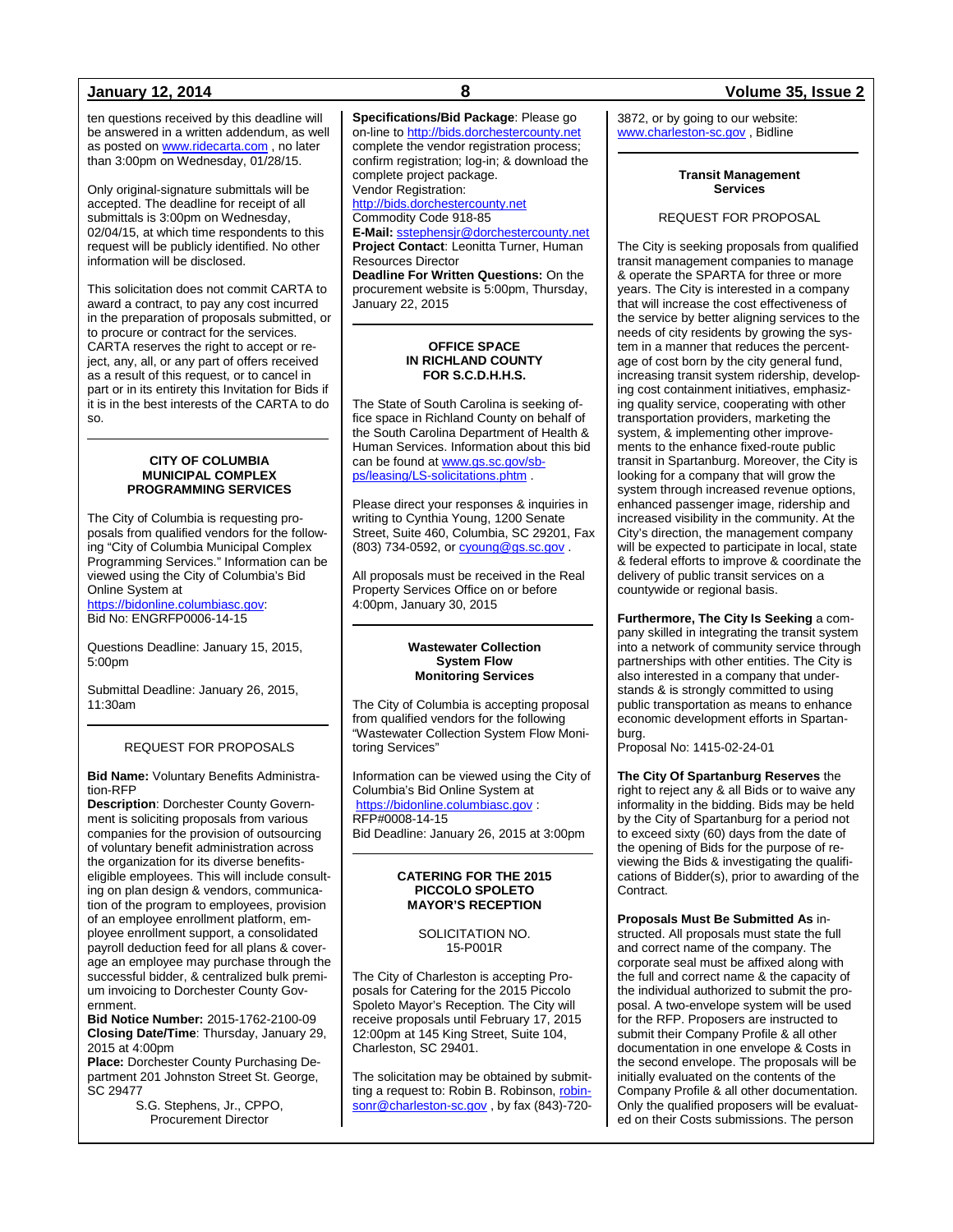signing the proposal must initial any erasure, corrections, or other changes appearing in the proposal. One (1) original plus five (5) copies of the proposal must be submitted to the City by February 24, 2015 by 3:00pm. Any requests for explanation or clarification must be addressed by email or submitted in writing to the City Procurement's Office no less than 10 days before the scheduled proposal due date. Email address is [cwright@cityofspartanburg.org](mailto:cwright@cityofspartanburg.org)

**Sealed Proposals Shall Be Submitted** to Carl Wright, Procurement and Property Manager, on or before February 24, 2015 by 3:00pm, City Hall, 145 W. Broad Street, at which time they will be publicly opened & read aloud in the Training Room, same location. Complete proposal package also available at [www.cityofspartanburg.org](http://www.cityofspartanburg.org/) by following the links for bid opportunities.

**For Further Information & Complete** Proposal Package, please contact the Procurement & Property office at (864) 596-2049. Complete proposal package also available at [www.cityofspartanburg.org](http://www.cityofspartanburg.org/) by following the links for Invitations for bids.

**Proposals Can Be Hand Delivered Or Mailed** to the following address: City of Spartanburg, PO Box 5107 Spartanburg, SC 29304 Attn: Procurement & Property Division. The following Proposal Number must be placed on the left corner of the outer envelope in order for the bid to be stamped in as accepted on time. Proposal No: 1415-02-24-01

**Description:** REPLACE APPROXIMATELY 11400 SQFT (FIELD VERIFY) OF EXISTING CEILING TILE IN DESIGNATED AREA WITH NEW CORTEGA TILE & NEW GRID **SYSTEM Solicitation Number:** 1702 **Site Visit:** First obtain bid package from buyer, then contact David Turnipseed (864) 297-3066 for appointment to field measure the area. Measure must be performed prior to submitting bid **Delivery Point:** SC Vocational Rehabilitation Department Greenville Office, 105 Parkins Mill Rd Greenville SC 29607, **Submit Offer By:** 1/20/15 – 8:30am **Location:** 1410 Boston Avenue West Columbia SC 29170 **Direct Inquiries To:** Concerning Specifications: Mark Spires (803)896-6034 **Purchasing Agency:** SC Vocational Rehabilitation, 1410 Boston Ave., West

Columbia, SC 29170 **Buyer:** Michael Cupp **Email:** [mcupp@scvrd.state.sc.us](mailto:mcupp@scvrd.state.sc.us) **Phone:** (803) 896-6521

**EMPLOYEE BENEFIT**

### **PROGRAM**

### INVITATION FOR BIDS

The Town of Kingstree is seeking proposals for employee benefit insurance broker services for the upcoming benefit year. The benefit year for 2015-2016 will begin on July 1, 2015. The current benefit program design includes major medical, vision, dental, life, & disability insurances. Approximately 57 employees are eligible for benefits. Solicitation Type: Sealed Bid

Submit Offer By: 2:00pm on February 12, 2015 Bids will be opened at 2:00pm on February 12, 2015

For direct inquiries or to request a bid packet, please contact Leonard R. Lowery at [llowery@kingstree.org](mailto:llowery@kingstree.org) .

**Description:** PAYROLL & HUMAN RESOURCE INFORMATION **SYSTEM Solicitation Number:** 1020-2015-0241 **Delivery Point:** Multiple locations in both Richland & Lexington counties in South Carolina **Submit Offer By:** 1/30/15 – 2:00pm **Purchasing Entity:** The Babcock Center, 2725 Banny Jones Ave., West Columbia, SC 29170 **Buyer:** Travis Guess, [tguess@babcockcenter.org,](mailto:tguess@babcockcenter.org) **Direct Inquiries To:**

[tguess@babcockcenter.org](mailto:tguess@babcockcenter.org)

**Description:** ELECTRONIC RECYCLING **Solicitation Number:** RFQ15-1066 **Bid Opening Date/Time:** 1/19/15 – 11:00am **Deliver Bids To:** Vanester S. Ravenell, Office of Finance, 578 Ellis Ave., Orangeburg, SC 291165. "Subject: Purchasing. Solicitation Number: RFQ15-1066" **Purchasing Agency:** Orangeburg County School District Five, Office of Finance, 578 Ellis Ave., Orangeburg, SC 29115 **Direct Inquiries To:** Vanester S. Ravenell, Procurement Supervisor, [vanester.ravenell@ocsd5.net,](mailto:vanester.ravenell@ocsd5.net) phone (803) 533-7941 – Responses can be found at Click **[Here](http://www.ocsd5schools.org/Default.asp?PN=DocumentUploads&L=2&DivisionID=15246&DepartmentID=16080&LMID=666650&ToggleSideNav=ShowAll) Bid Packets From: [Click Here](http://www.ocsd5schools.org/Default.asp?PN=DocumentUploads&L=2&DivisionID=15246&DepartmentID=16080&LMID=666650&ToggleSideNav=ShowAll)** 

## **SUPPLIES**

**Description:** D3 STEEL SHEET PILING TO SIMPSONVILLE **Solicitation Number:** 5400009009 **Submit Offer By:** 1/28/15 – 5;00pm

### **January 12, 2014 9 Volume 35, Issue 2**

**Purchasing Agency:** SC Department of Transportation, 955 Park St., Columbia, SC 29201 **Buyer:** Janice Dixon

**Email:** [dixonjy@scdot.org](mailto:dixonjy@scdot.org)

**Phone:** (803) 737-1485

[http://webprod.cio.sc.gov/SCSolicitationWe](http://webprod.cio.sc.gov/SCSolicitationWeb/solicitationAttachment.do?solicitnumber=5400009009) [b/solicitationAttachment.do?solicitnumber=5](http://webprod.cio.sc.gov/SCSolicitationWeb/solicitationAttachment.do?solicitnumber=5400009009) [400009009](http://webprod.cio.sc.gov/SCSolicitationWeb/solicitationAttachment.do?solicitnumber=5400009009)

**Description:** THERMAL IMAGING CAMERA

**Solicitation Number:** 5400009042 **Submit Offer By:** 1/27/15 – 3:00pm **Purchasing Agency:** SC Dept. of Labor, Licensing & Regulation, 110 Centerview Dr., Columbia, SC 29211 **Buyer:** Diane Parker

**E-mail:** [parkerd@llr.sc.gov](mailto:parkerd@llr.sc.gov) **Phone:** (803) 896-4333

**Download Solicitation From:**

[http://webprod.cio.sc.gov/SCSolicitationWe](http://webprod.cio.sc.gov/SCSolicitationWeb/solicitationAttachment.do?solicitnumber=5400009042) [b/solicitationAttachment.do?solicitnumber=5](http://webprod.cio.sc.gov/SCSolicitationWeb/solicitationAttachment.do?solicitnumber=5400009042) [400009042](http://webprod.cio.sc.gov/SCSolicitationWeb/solicitationAttachment.do?solicitnumber=5400009042)

**Description:** NITROGEN-WATEREE FARM **Solicitation Number:** 5400009011 **Submit Offer By:** 1/29/15 – 10:00am **Purchasing Agency:** SC Department of Corrections, Purchasing Branch, 4420 Broad River Rd., Columbia, SC 29210 **Buyer:** Jonathan Eckstrom **Phone:** (803) 896-1934 **E-mail:** [eckstrom.jonathan@doc.sc.gov](mailto:eckstrom.jonathan@doc.sc.gov) **Download Solicitation From:**

[http://webprod.cio.sc.gov/SCSolicitationWe](http://webprod.cio.sc.gov/SCSolicitationWeb/solicitationAttachment.do?solicitnumber=5400009011) [b/solicitationAttachment.do?solicitnumber=5](http://webprod.cio.sc.gov/SCSolicitationWeb/solicitationAttachment.do?solicitnumber=5400009011) [400009011](http://webprod.cio.sc.gov/SCSolicitationWeb/solicitationAttachment.do?solicitnumber=5400009011)

### **FERTILIZER**

The City of Charleston is accepting Bids for Fertilizer. The City will receive bids until January 27, 2015 11:30pm at 145 King Street, Suite 104, Charleston, SC 29401. The solicitation will be available upon request & may be obtained by submitting a request to Chenette L. Singleton, by fax (843) 720-3872 or mailing to the above address. You may also obtain a copy of the solicitation by going to our website: [www.charleston-sc.gov](http://www.charleston-sc.gov/) & then enter the Bidline page

City of Charleston Procurement Division 145 King Street, Suite 104Charleston, SC 29401Ph: (843) 724-7312 Fax: (843) 720-3872

**Description:** STEAM LINES FOR STROM THURMOND INSTITUTE **Solicitation Number:** 57664188 **Delivery Point:** Clemson, SC **Submit Offer By:** 1/20/15 – 11:00am